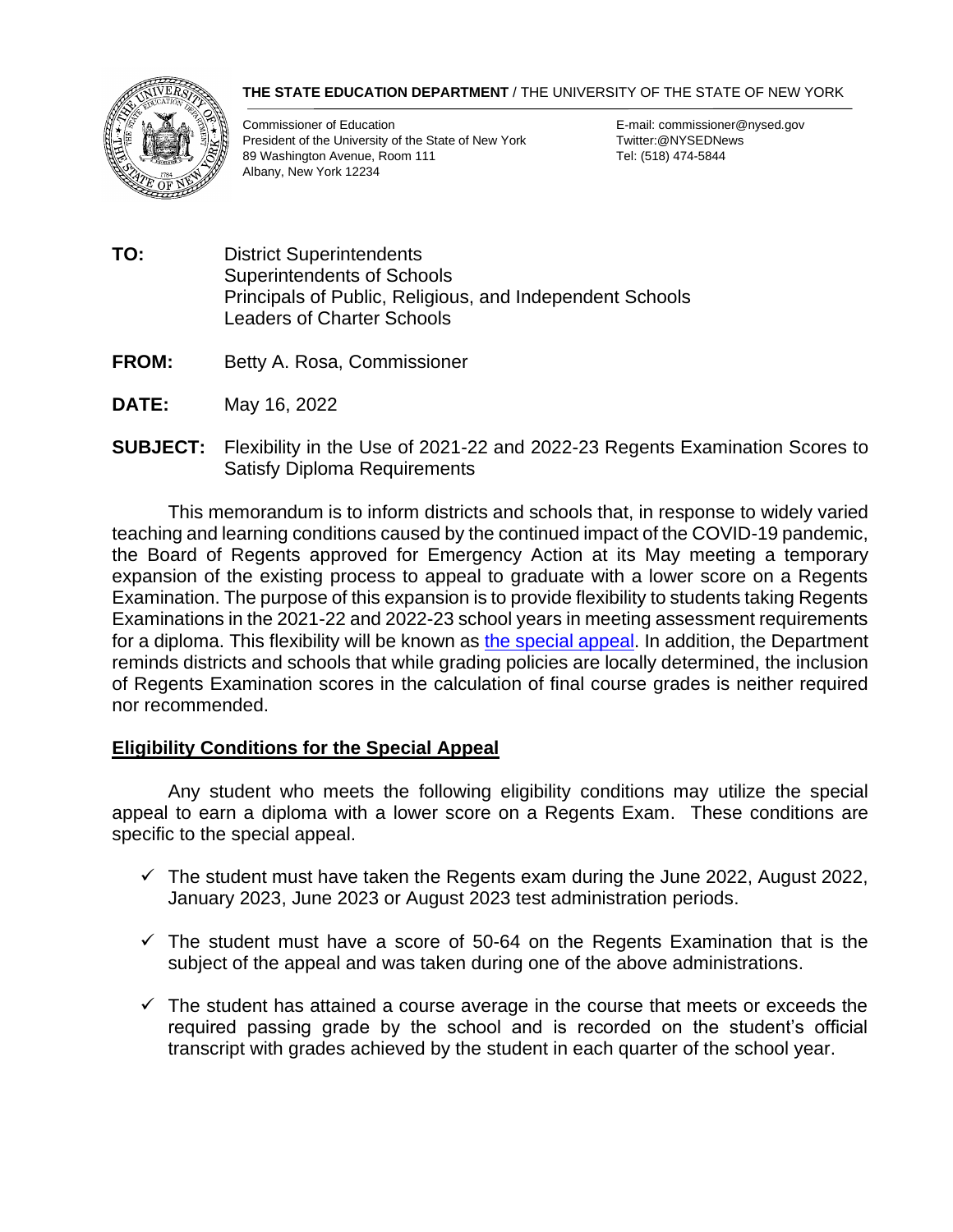This will be a limited rule in effect for exams taken during these specific administration periods only (June 2022, August 2022, January 2023, June 2023 and August 2023). Under this limited rule, a student need only take the examination under appeal one time during the specific administrations listed above to be eligible to appeal. Unlike the ordinary appeal provision, the student does not need to have taken the examination under special appeal twice, nor participated in academic assistance provided by the school in the subject tested by the Regents Examination under special appeal. In addition, special appeals may be applied towards any diploma type (local, Regents, and Regents with Advanced Designation). Special appeals granted under this limited rule for lower scores earned during these specific administrations do not count towards the maximum number of appeals that can be applied to specific diploma types.

A frequently asked question document providing additional guidance along with the forms necessary for granting the appeal are attached and will be available on the Standards [and Instruction appeals website](http://www.nysed.gov/curriculum-instruction/appeals-safety-nets-and-superintendent-determination)

## **Appeal Approval Process and Reporting Appeals**

The appeal approval process for special appeals will be the same as the current appeal process. The appeal process may be completed any time prior to a student's graduation. An appeal committee comprised of the school principal as chair, three teachers (not including the teacher of the student making the appeal), and one additional administrator will review the appeal to determine if the student has demonstrated the knowledge and skills required. The decision to grant or deny an appeal is made by the school superintendent or the equivalent administrator of a charter school or registered nonpublic school or, in the City School District of the City of New York, the chancellor of the city school district or his/her designee and is not subject to the Department's approval. Superintendents may consider the recommendations of the committee, a recommendation from the student's teacher or any other evidence presented or collected related to the student's attainment of the learning standards for the course.

A student's parent or person in parental relation may refuse an appeal granted to the student if the parent wishes the student to remain in school and receive additional educational programming. An appeal of the score may be considered again at any time before the student graduates.

All records relating to appeals must be maintained by the school and be available for inspection by the Department. Approval of this appeal will not change the student's score on the Regents Examination under appeal. The district must report to the Department the actual score earned through the Student Information Repository System (SIRS). Students may choose to have their score on the exam or an indication of "SA" for special appeal recorded on their transcript. In the fall, the district will also need to report the information from this appeal on the district's Basic Educational Data System (BEDS) form. Additional information can be referenced in the Department's [SIRS Manual.](https://www.p12.nysed.gov/irs/sirs/)